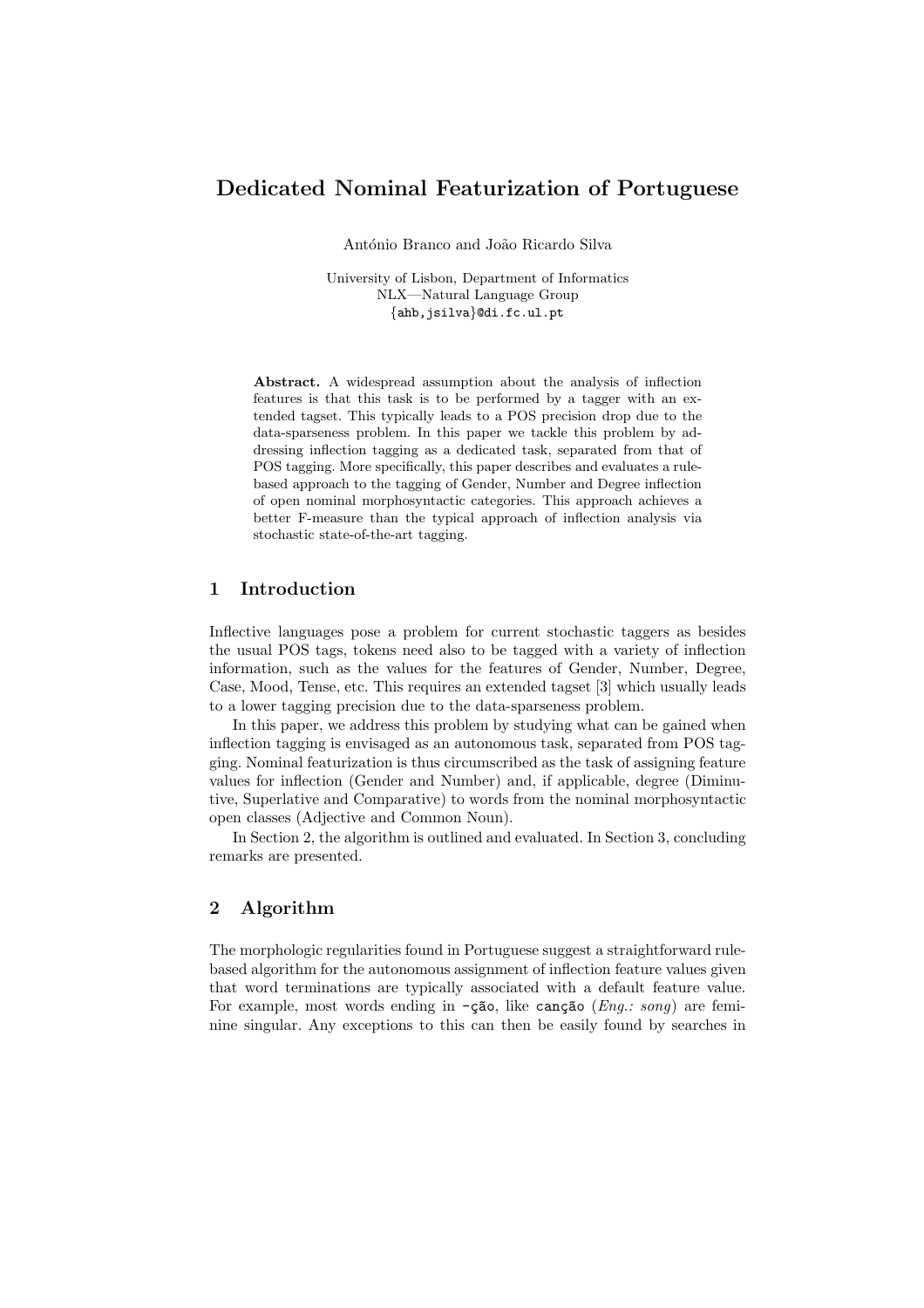machine-readable dictionaries (MRD): The exceptions are words with the designed termination but with inflection features that do not match the default one. For instance, coração (Eng.: heart) is masculine singular.

Assigning inflection features can thus be done by simply searching for a suitable termination rule and assigning the corresponding default inflection tag if the input token is not one of the exceptions to that rule.

However, using rules and exceptions is not enough to ensure that every token receives an inflection tag. The main reason for this is the existence of "uniform" words, which are lexically ambiguous with respect to inflection feature values. For example, ermita (*Eng.: hermit*), depending on its specific occurrence, can be tagged as masculine or feminine. By using nothing more than rules and exceptions, the output produced by the rule-based featurizer would always be ermita/?S (singular, but with an underspecified value for Gender).

To handle these cases, an algorithm can be envisaged that builds upon the fact that there is Gender and Number agreement in Portuguese, including within NPs. All words from the closed classes that have inflection features (Demonstrative, Determiner, Quantifier, etc.) are collected together with their corresponding inflection tags. During inflection analysis of a text, the inflection tags assigned to words from these closed classes are "propagated" to the words from open classes (Adjective and Common Noun) that immediately follow them. These may, in turn, propagate the received tags to other words.

The example below illustrates how tag propagation disambiguates an occurrence of ermita based on the Definite Article that precedes it. The tag given to ermita can then be propagated to the adjective humilde ( $Eng.: \textit{humble}$ ), which is also a uniform word.

| $\text{o}/\text{MS} \rightarrow \text{ermita}/\text{MS} \rightarrow \text{humilde}/\text{MS}$ | $a/FS \rightarrow ermita/FS \rightarrow humilde/FS$ |
|-----------------------------------------------------------------------------------------------|-----------------------------------------------------|
| <i>Eng.: the [masculine] humble hermit</i>                                                    | $Eng.:$ the [feminine] humble hermit                |

In order to make a sensible use of this idea, one just has to ensure that tag propagation occurs only within NP boundaries. For that effect, some patterns of tokens and POS tags are defined such that, when they are found, tag propagation is prevented from taking place.

For example, propagation may be prevented from crossing the conjunction e (Eng.: and) or punctuation symbols such as the comma. This allows to properly handle propagation over an enumeration of NPs and other similar structures:

| NP | ΝP | ΝP                                                      |
|----|----|---------------------------------------------------------|
|    |    |                                                         |
|    |    | cão/MS branco/MS, gatas/FP pretas/FP e peixe/MS azul/MS |
|    |    | Eng.: white dog, black cats and blue fish               |

Note that by using this featurization algorithm it is still possible for a token to be tagged with an underspecified inflection tag. This happens not only due to some propagations being blocked (the blocking patterns have a "defensive" design, preventing some correct propagations to avoid tagging in error), but also due to the so-called bare NPs, which do not have a specifier preceding the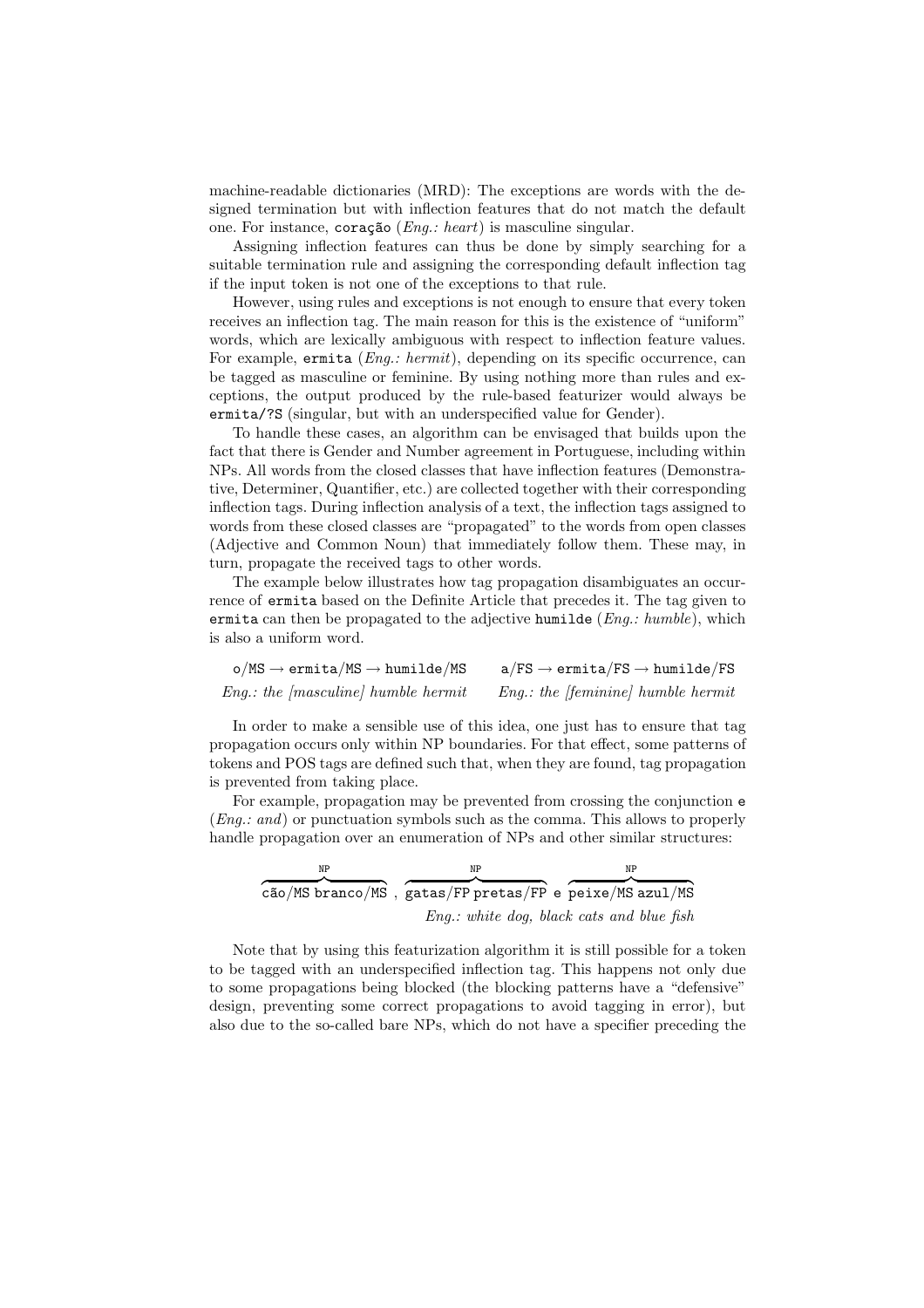head Noun, as in Eu detesto ermitas/?P  $(Eng.: I \text{ \textit{late} \textit{ hermits}}).$  It also occurs in non-bare NPs, provided that the specifier is itself a uniform word, such as cada/?S (Eng.: each), which is lexically ambiguous with respect to its Gender.

The underspecified inflection tags that still remain after this propagation algorithm has been run cannot be accurately resolved at this stage. At this point, one can take the view that it is preferable to refrain from tagging than to tag incorrectly, and not attempt to resolve the underspecified tags without certainty. The resolution of these tokens can be left to the subsequent phase of syntactic processing which, taking advantage of NP-external agreement,<sup>1</sup> may resolve some of these cases (more in Section 3).

#### 2.1 Implementation

The list of ca. 200 terminations and corresponding default inflection values was built from a reverse dictionary. The exceptions to these rules were gathered by resorting to a MRD and finding entries with each one of the 200 terminations but with inflectional features that differ from the default. This lead to a list of ca. 9, 500 exceptions, with an average of 47.5 exceptions for each inflection rule.

To implement the propagation procedure described above, a lexicon with ca. 1, 000 words from closed classes and respective inflection features was collected by searches in MRDs for entries with the relevant POS categories. Additionally, 9 patterns for blocking feature propagation were required.

The algorithm was implemented using  $F$ lex,<sup>2</sup> which provides an easy way for patterns (defined by regular expressions) in the input to trigger actions.

#### 2.2 Evaluation

The rule-based featurizer does not necessarily assign a fully specified feature tag to every token. Following [4, pp. 268–269] for the measures of recall and precision,<sup>3</sup> it is important to note that, by virtue of the design of the algorithm, a precision score of 100% can in principle be reached provided that the list of exceptions to termination rules is exhaustive. However, in our experiment, some errors were found as the MRD used to collect exceptions is not large enough. These missing entries were, however, not added to the exceptions list, as this provides a way to replicate our results with the MRD that was used.

The rule-based featurizer was evaluated over a corpus with ca. 41, 000 tokens, where ca. 8, 750 where Adjectives and Common Nouns.

Firstly, the featurizer was evaluated over an accurately POS-tagged corpus. In this way, POS tagging mistakes will not negatively influence the outcome of the featurizer. The evaluation was then repeated but now over an automatically POS-tagged corpus.<sup>4</sup>

<sup>1</sup> Agreement holding between Subject and Verb, Subject and predicative complement in copular constructions with be-like verbs, etc.

<sup>2</sup> Flex—Fast lexical analyzer generator: http://www.gnu.org/software/flex.

<sup>&</sup>lt;sup>3</sup> Recall is "the proportion of the target items that the system selected" and precision is "the proportion of selected items that the system got right"

 $^4$  The POS tagger used was TnT [2], with  $96.87\%$  accuracy. [1]